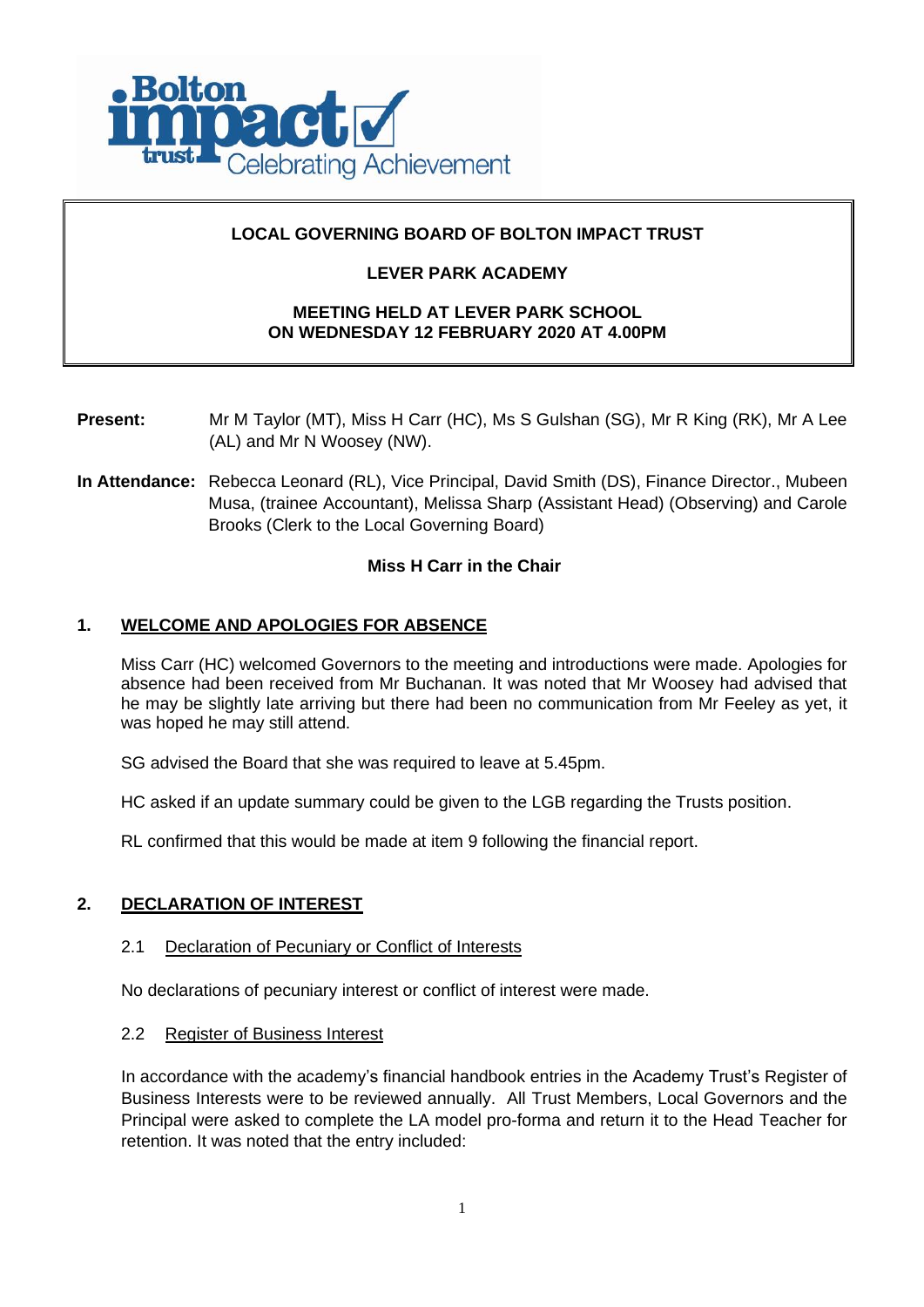

- relevant business and pecuniary interests
- details of any governance roles in other educational institutions
- any material interests arising from relationships between governors or relationships between governors and school staff (including spouses, partners and close relatives)

The Clerk noted that trustees and local governors were required to complete this information and that failure to do so may be in breach of the Trust/Local Governing Body Code of Conduct. Governors were requested to complete and return the business interests form to DS if not already done so. The necessary forms were made available by the Clerk.

# **3. APPOINTMENT OF VICE CHAIR**

The Clerk reported that no nominations for the position of Vice Chair had been received to date.

Nominations were therefore invited.

RK and AL both expressed an interest in this position.

MT suggested that as there were a number of Governors absent it may be fairer to check if they were interested before making an appointment.

The Clerk asked the opinion of the LGB.

Governors discussed this matter and agreed to make the appointment from the members present if they had been willing to self-nominate.

AL reported that he was happy to withdraw his self-nomination and let RK undertake the position with the LGB's approval, as opposed to going to ballot.

**Resolved**: That RK be appointed as Vice Chair of the LGB to serve until the autumn term meeting 2021 in line with other LGB's.

# **4. SAFEGUARDING SELF-DECLARATION**

A decision had been taken by the Board that all individuals would complete a self-declaration form to state that they had not received any criminal convictions or cautions within the previous 12 months, which had not already been reported to the Chair of the Board.

Governors were requested to complete and return the safeguarding declaration form to Mr Smith if not already done so. The necessary forms were made available by the Clerk.

**Action:** DS to contact those Governors whose forms were outstanding requesting them to complete and return as a matter of urgency.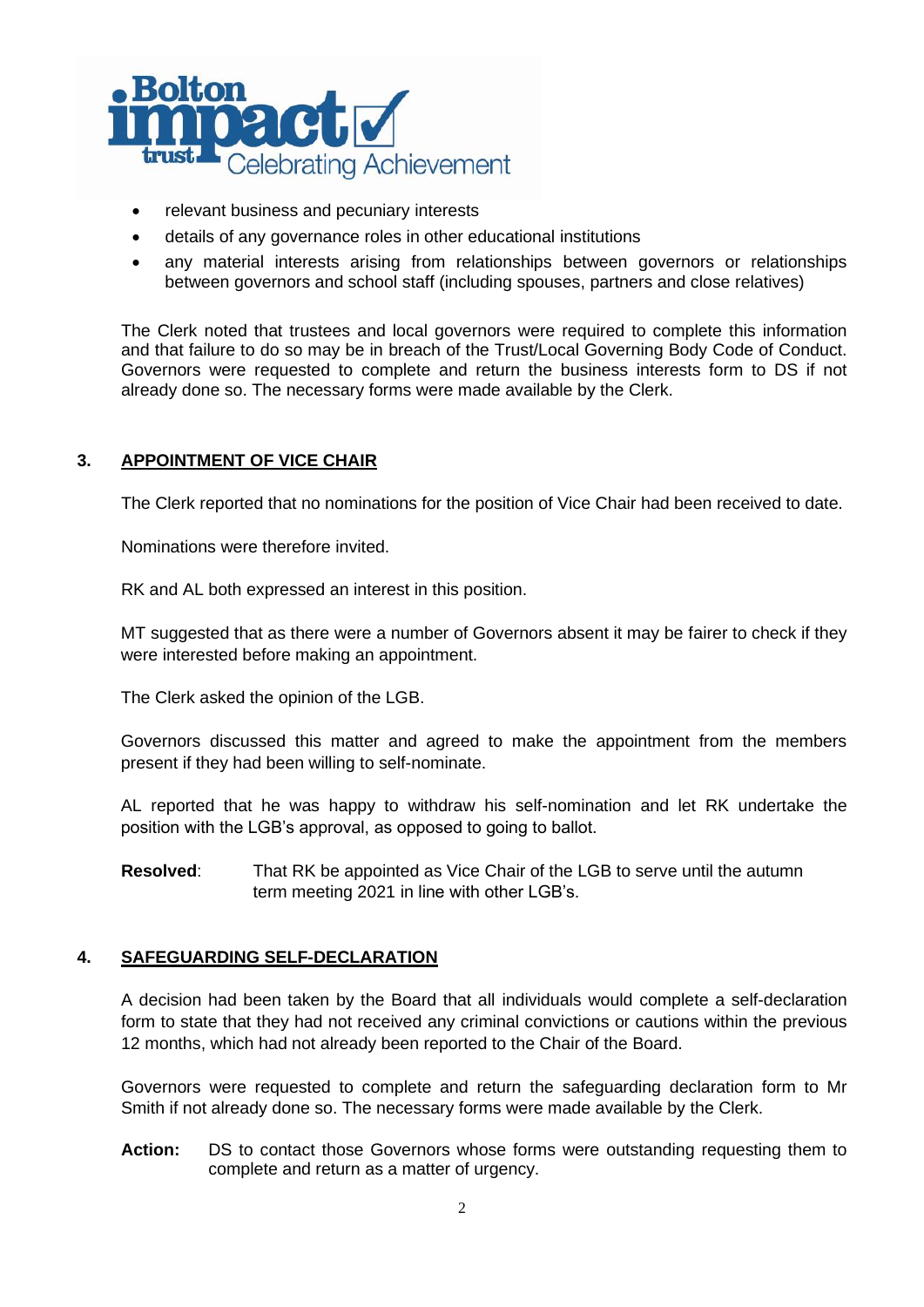

# **5. MEMBERSHIP ISSUES**

A copy of the current membership had been circulated to all Governors for their review and information. It was confirmed that M Hilton was no longer a serving member of this LGB as he was now Chair of the Youth Challenge (YC) LGB.

### 5.1 Notification of Vacancies

The Clerk reported that the following vacancies therefore remained:

- 3 x Co-opted Governors
- 1 x Parent Governor

It was noted that the terms of reference stated up to eight Co-opted Governors and therefore this vacancy was not required to be appointed to at this time if it was felt that there were sufficient skills across the current membership.

HC expressed concerns regarding Governor attendance to meetings noting that due to the low membership and number of apologies, this meeting was very close to being inquorate. It was therefore suggested that Governors consider suitable candidates to approach that may be considered for the three co-opted Governor vacancies and advise HC and MT of any suggestions.

MT noted the Parent Governor vacancy and agreed to hold a Parent Governor election before the next meeting.

# **Action:**

- i) Clerk to update the Governor database re M Hilton
- ii) Governors to consider suitable candidates for the 3 vacant Co-opted Governor positions, subject to LGB/Trust approval.
- iii) MT to undertake a Parent Governor election before the summer term meeting.

DS queried if two parent Governors were required following the recent restructure. The Clerk noted that two were stipulated on the current terms of reference and that any changes to these would need to be discussed and approved at LGB/Trust level.

Mr Woosey apologised for his late arrival.

HC referred back to the appointment of Vice Chair and asked NW if he was happy to appoint RK or if he wished to be considered. NW confirmed that he did not wish to be considered for this role and was happy for RK to take up the responsibility.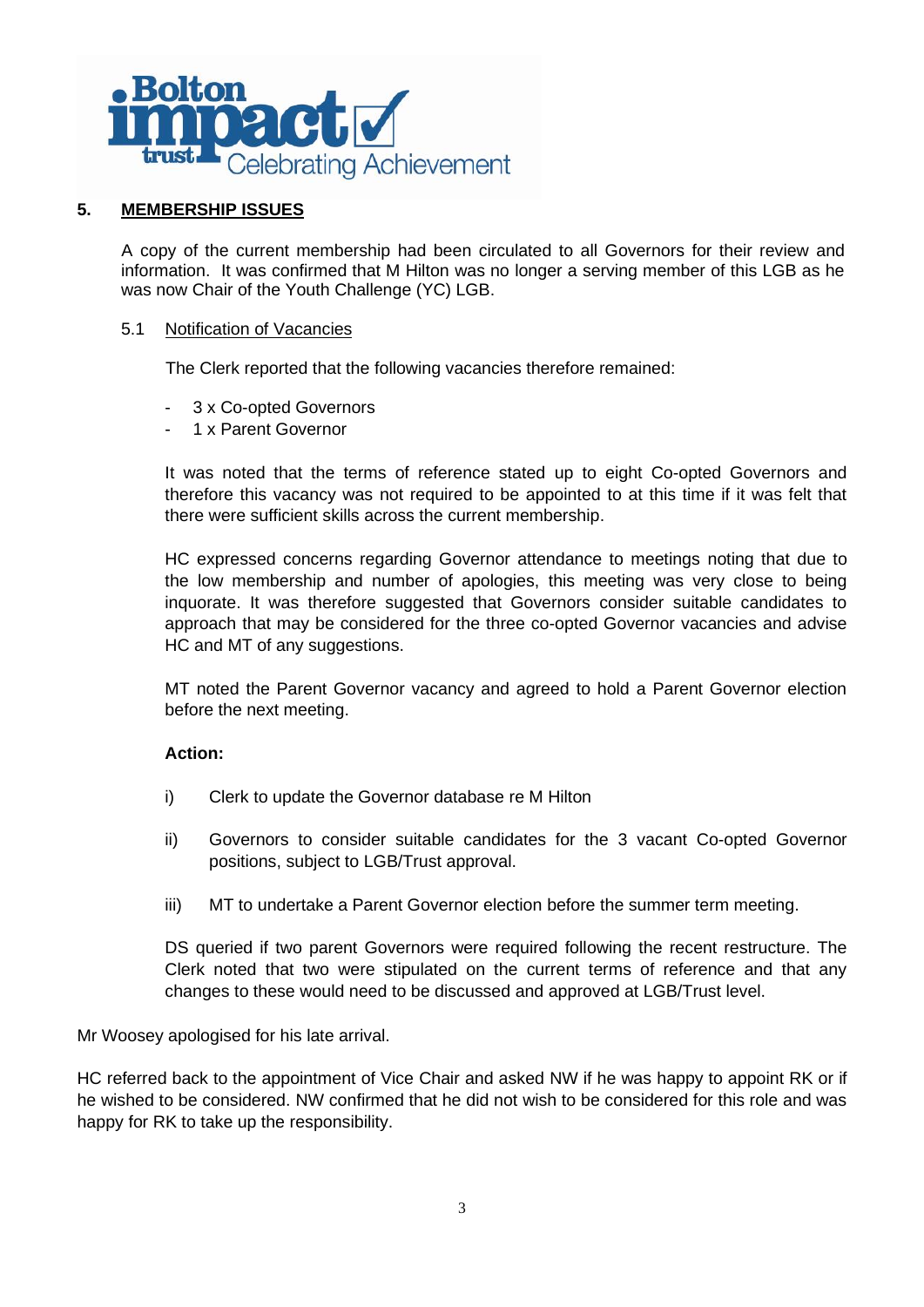

# **6. MINUTES AND MATTERS ARISING OF THE LAST MEETING**

Governors had received the minutes of the last meeting held on 9 October 2019 for their review and approval.

# **MATTERS ARISING**

DS referred to Safeguarding training that had been discussed at the Autumn term meeting. It was noted that Governors would be updated as part of item 8.2 later in the meeting.

There were no other matters arising that were not already on the agenda for this meeting.

## 6.1 Terms of Reference

The updated terms of reference had been circulated to Governors for their future reference.

The Clerk noted that since the last meeting, the following detail had now been included:

- Appointment process for Chair/Vice Chair Nominations to be invited at the meeting.
- Membership To include one member of the Leadership Team at each LGB meeting in an observing capacity.

The Clerk requested that a review of the content be made to ensure that these remained effective for the remainder of the 2019/20 academic year.

HC requested that this document and future updates be dated to ensure the most current version was being followed.

The Clerk noted that this document was usually reviewed at the autumn term meeting with any changes/updates being agreed at that meeting. This should not really change throughout the following year. However, the Clerk referred back to the discussion held regarding the required number of Parent Governors noting that this document would need updating following any approved changes in the composition.

# **Action:**

- i) DS to ensure that the terms of reference were dated following any future updates and would discuss the number of Parent Governors required with Mr Hodgkinson and report back to Mr Taylor to confirm if an election was required to be undertaken.
- ii) Clerk to upload the revised terms of reference 2019/20 onto the Gateway within the useful Documents area.
- **Agreed:** That the Terms of Reference as circulated be approved for 2019/20 subject to further discussion being made around the number of Parent Governors being confirmed.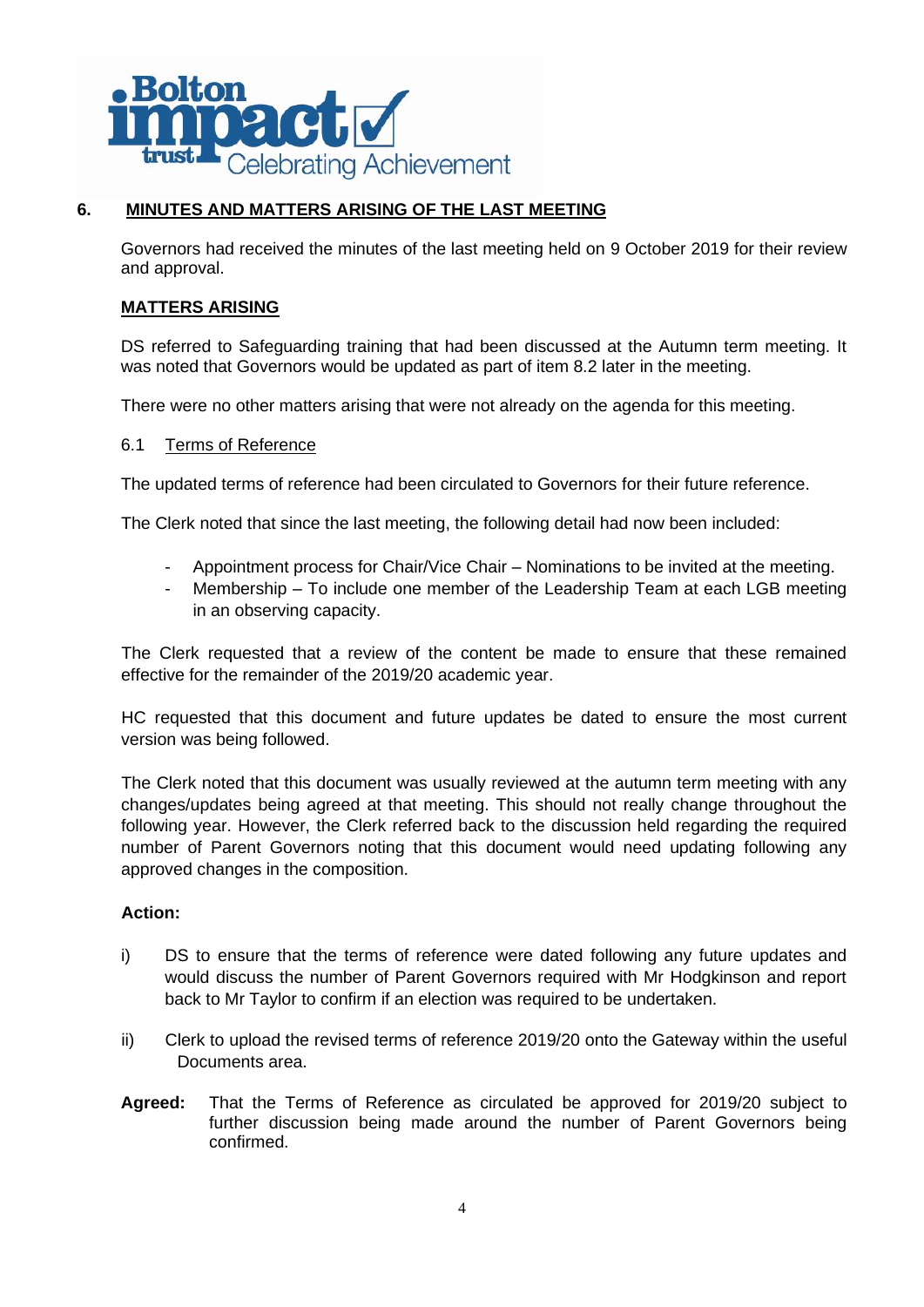

### 6.2 Governor roles and responsibilities

A report highlighting Governors roles and responsibilities had been circulated for Governors information. The Clerk asked if all areas had been covered or if any further amendments were required as there did not appear to be a governor responsible for monitoring the website.

DS confirmed that this role was still required as it was beneficial to have regular checks to confirm continued compliance.

MT suggested that this could be a specific role for one of the potential new Co-opted Governors. This was agreed.

RL suggested that in the meantime she would ask Victoria Rudge, Link Governor for the Youth Challenge website to include Lever Park when undertaking her monitoring role until a permanent appointment had been made at Lever Park.

Governors discussed and agreed with the proposal made.

- **Action:** MT to update the Link Governor responsibilities report and forward this to the Clerk for uploading to the Governance Gateway.
- **Agreed:** That the information in respect of Governor roles and responsibilities be received and noted.

### **7. NOTIFICATION OF ITEMS OF 'ANY OTHER BUSINESS'**

No items of 'Any Other Business' were notified at this stage in the meeting.

### **8. NOMINATED GOVERNOR ROLES**

### 8.1 Chairs' Briefing

HC reported that the Chairs' Briefing meeting had been held on Monday 27th January 2020. A report detailing the matters presented had been circulated for Governors information.

The following issues were highlighted:

- Update from the Assistant Director of People Services Paul Rankin
- Spring term updates:
	- Outcome of election for Parent Governor Representatives on the Scrutiny Committee (Vicky Dean and Justine Bond)
	- Maintained Schools Committee terms of reference updates
	- Schools Financial Value Standard (Maintained)
	- Changes to Relationship and Sex Education requirements
	- Catholic Education Service HR Policies
- Governance Peer Support Discussion
- Governance Services Update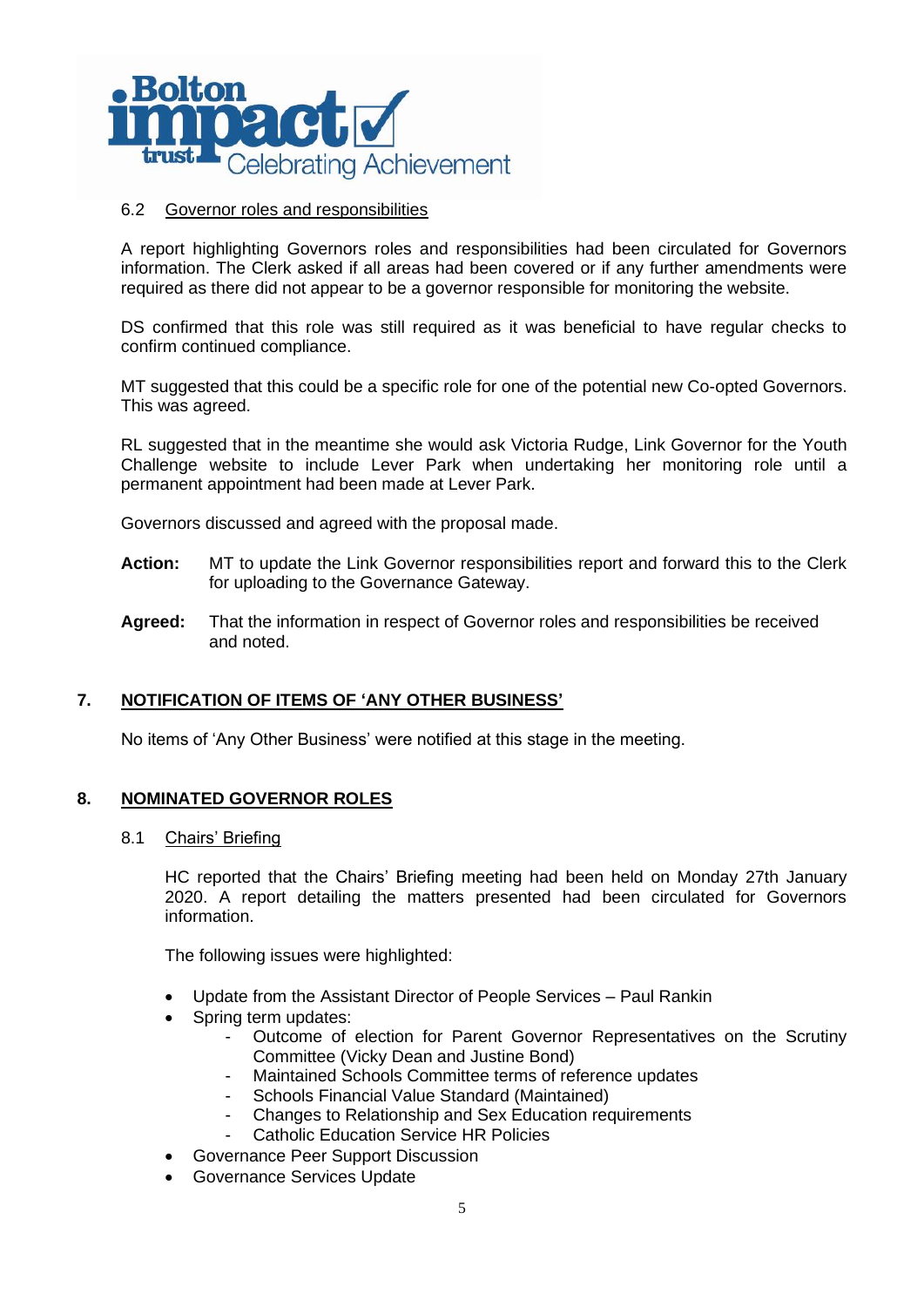

HC noted that the briefing had been very informative noting that the slides from Mr Rankin's presentation were accessible on the Governance Services Website. Governors were recommended to access these for their information. An example of the change programme in place for the LA had also been provided.

### 8.2 Link Governors Report on Training / Recent Training undertaken

The Clerk noted that a vacancy for a Link Governor for training remained. MT agreed to undertake this role until a suitable appointment could be made.

RL noted that consideration to one Governor being appointed as Link Governor for training, to attend the briefings and collate the relavent information for all five LGB's. This would likely be confirmed in the summer term subject to the approval of Governors from all five LGB's.

Governors discussed this matter and agreed with the proposal made.

The Clerk also recommended that any newly appointed Governors attend the National Induction training for new Governors.

DS reported that since the last meeting he had contacted 'One Education' to make arrangements to hold a Trust wide training session in respect of Safeguarding to ensure that all Governors were fully aware of the requirements of the role, in particular the link Governors in this area.

It was planned to hold the training session at 4.00pm until 5.30pm on either the last week of the spring term or on return after the Easter break. All Governors were invited and would be advised of the confirmed date as soon as possible.

### **Agreed:**

- i) That MT undertake the role of Link Governor for training until a confirmed Governor appointment could be made.
- ii) That RL make the necessary arrangements to appoint one Governor as the Training Link Governor to represent all five LGB's
- **Action:** DS to confirm the date of the Safeguarding training provided by 'One Education' to all Governors at the earliest opportunity.

### 8.3 Partnership Governor's Report

RL confirmed that the LGB did not currently have a nominated Partnership Governor. The Clerk therefore reported that the Partnership Meeting has been held on Monday 10 February 2020 where the following matters had been highlighted:

- Bolton Safeguarding Children Partnership Shona Green
- Development of future partnership Forums Marie Ahmad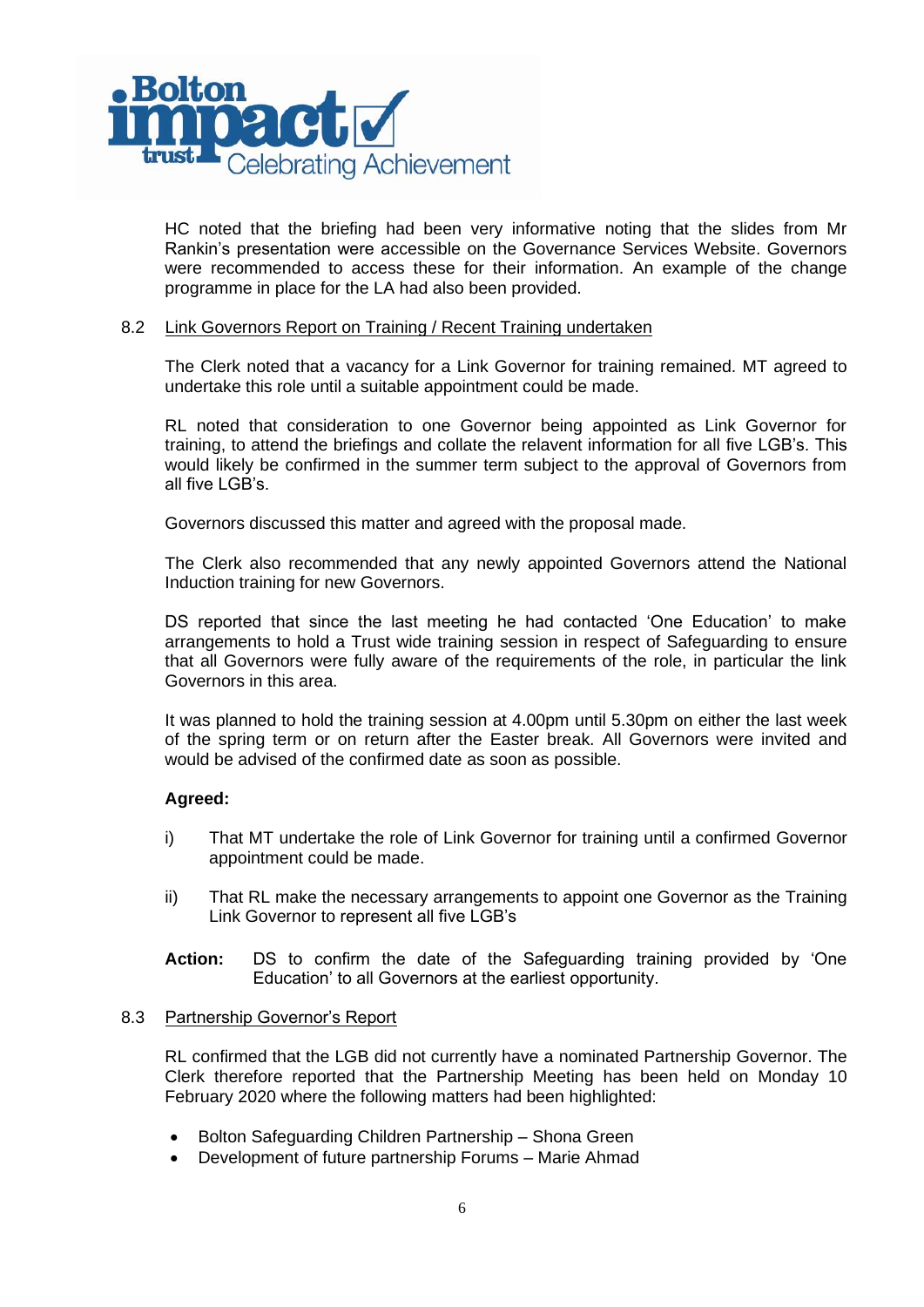

RL noted that as for the link Governor for training it was currently being considered to have one Governor representing all LGB's across the whole Trust.

Governors confirmed that this was a good idea.

RL confirmed that once this matter had been discussed at each LGB meeting she would advise each LGB of the confirmed appointment of both Partnership and Training Link Governor.

# **Agreed:** That RL make the necessary arrangements to appoint one Governor as the Partnership Governor to represent all five LGB's

## 8.4 Link Governor Visit Reports

The following link Governor monitoring reports had been received and circulated for Governors review and information:

### 8.4.1 Risk Assessment process to ensure pupils safety - Mr D Buchanan

In the absence of DB, MT guided Governors through the report provided and confirmed that the visit undertaken by DB had been very positive.

### 8.4.2 Leadership and Management – Miss H Carr

HC confirmed a very positive visit meeting with staff and pupils, it was noted that the support and enthusiasm, observed had been very powerful.

HC referred to the Learning Mentors noting the difficulty that they may feel in seeing a projection for their own CPD and the lack of courses available to them. It was felt that training on the mental health aspect of their roles, due to the nature of their roles may be beneficial to them and could be considered.

MT noted the comments made. It was felt that the staff in place were very well qualified in the roles that they undertook and that there was a very low turnover of staff leaving for further Progression. It was unfortunate that the next level for them was a pastoral role which unfortunately was not available at Lever Park.

Governors discussed if their motivation was for the provision's improvement, or staff development. Concluded, both work hand in hand. CPD/training for purposes of their progression and training for their own well-being and managing stress in the role they undertook. Governors discussed a number of opportunities that were available for improving skills in managing stress including a mindfulness course. MT noted that this had been accessed and enjoyed last year and was also certificated following completion. Governors discussed the possibility of creating practitioner route to build expertise and increase knowledge.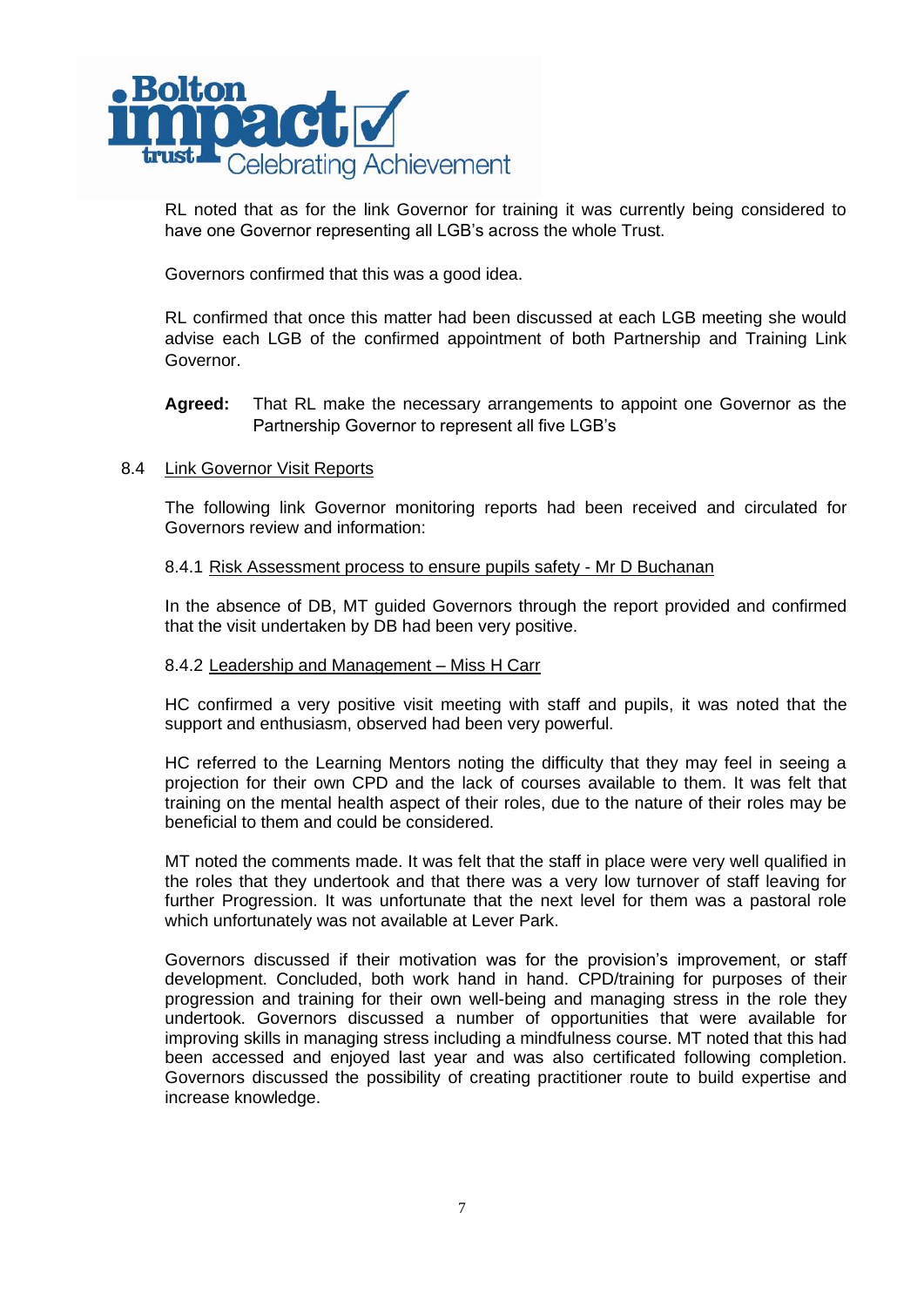

# 8.4.3 Phase 1 Outcomes - Mr A Lee

Further to the circulated report AL commended the team on the availability of information provided upon request and the comprehensive learning logs and photographs to evidence the activities undertaken that had been completed for pupils linked to phase 1 outcomes.

MT commended AL on his first monitoring visit. It was noted that AL had been required to understand many acronyms and had been provided with a wealth of information to ensure that he was 'up to speed' with the processes in place.

MT noted that he was looking forward to the next visit when AL would have the opportunity to share his skills and expertise.

### 8.4.5 Finance – Mr N Woosey

NW guided governors through the details of his report. It was noted that a positive visit had been undertaken with ways to further improve reporting procedures being reviewed. Two areas in particular were reviewed with recommendations being made:

- including a review of process to ensure that every item was invoiced
- Ways to understand profit and loss in more detail

DS confirmed that a meeting with MT had now been arranged on a monthly basis and following the outcome of NW's visit had realised a number of invoices that had not been raised so would ensure that this check was now completed on a monthly basis.

Governors were referred to the financial analysis noting that this was monitored closely and agreed that if any areas of expansion are to be considered that there is some surety and guarantee of income to enable the provision to be maintained.

It was advised that Mr Feeley had called to say he had been unavoidably detained due to an incident at his school and therefore had submitted his apologies for absence.

### 8.4.6 SMSC – Mr R King

RK guided Governors through his outcome report noting the focus of his visit as follows:

- **Curriculum**
- Topics studied
- Methods used to deliver SMSC
- Individual key worker sessions and the issues that were unique to individual pupils
- Events and timetabled topics
- Discrete targeted work/Timetabled work
- Students target setting
- Enrichment activities
- Feed back to parents (regular and tracked)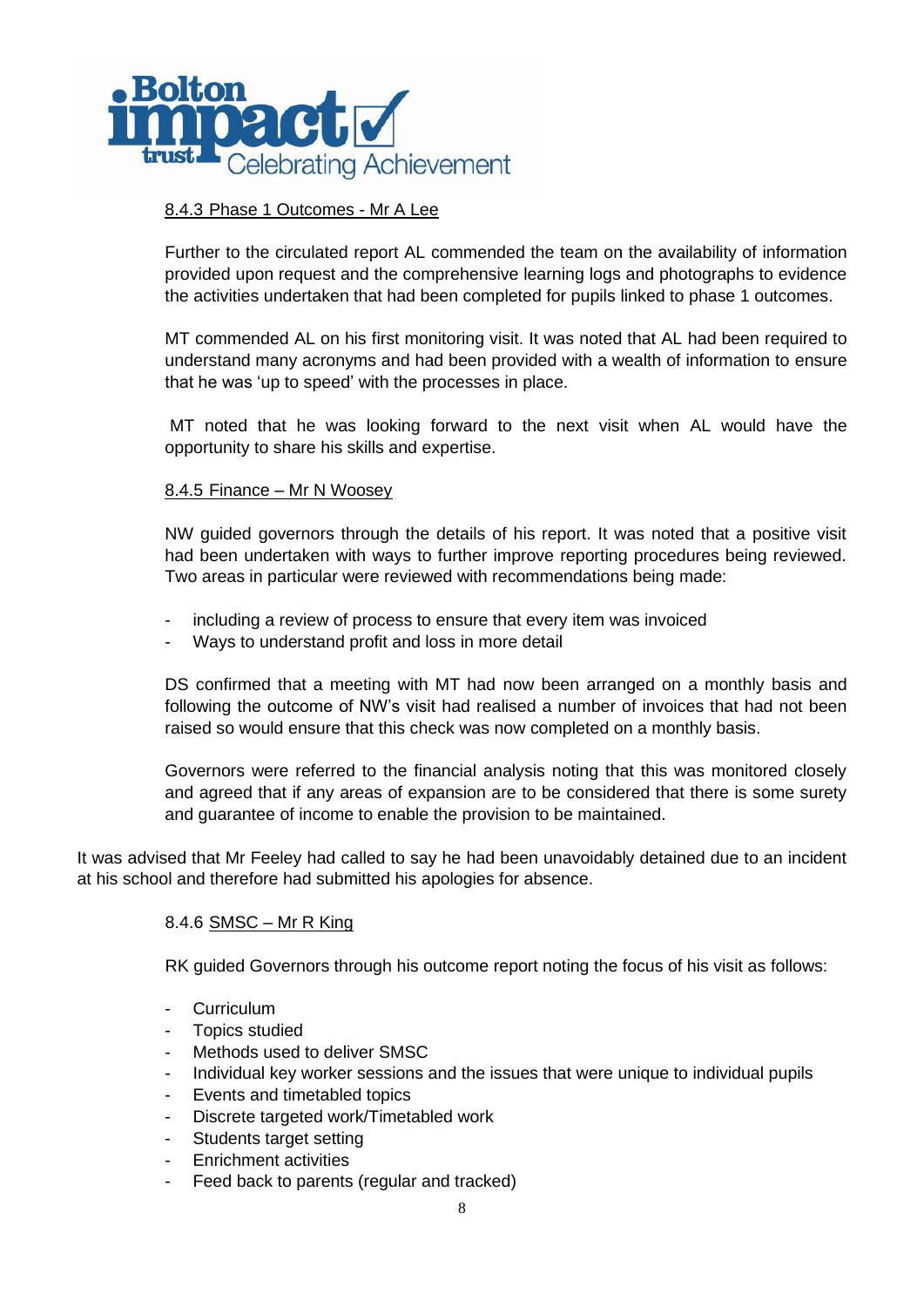

RK informed Governors that during his visit he got a sense that all of the above were very well embedded across the school.

## Next Steps

RK noted that the next steps were to:

- Have a greater focus on work experience
- Consider the use of and adoption of the PHSE association's framework tool kit. Melissa Sharp confirmed that the school were now accessing this resource.

## Preparing for life after Lever Park

RK referred to the second part of his visit in respect of life after Lever Park. Governors were informed that the focus in this area was to see if there were any recommendation that he could make to enhance the current practices and available opportunities in place. RK confirmed that following an in depth review he didn't feel that there was anything to be recommended that the school were not already doing to support the students in this area. Engagement was good with external agencies such as Connexions and careers plans, and pathways were also in place for all students in year 11.

MT noted that a new Careers Officer was now in post. They were very engaged and effective in supporting the students in this area.

A Governor asked what the general path for most students was when they leave Lever Park School.

MT explained that all students leave Lever Park School with a destination and potential career path such as Bolton College to attend a post 16 course, many of which are vocational to enable students to follow on from what they had undertaken at Lever Park. Governors were informed that the school do all they could to support the students with their future careers, but the concern was that they may not be as well supported in their new destination at post 16 level. The resilience of them continuing on the course taken was a major concern. The colleges were made aware of the students' issues but concerns still remained if they would be as well supported as they had been whilst at Lever Park. Governors were informed that discussions had been held with the colleges and they were looking to improve the provision in order to better support these pupils.

MT noted that the ideal solution would be to have a post 16 provision at Lever Park.

A Governor asked if the Trust were looking to provide a Post 16 provision in the future.

DS explained that discussions had been held with Gill Murphy and was being considered. It was felt that partnership working might also be a consideration.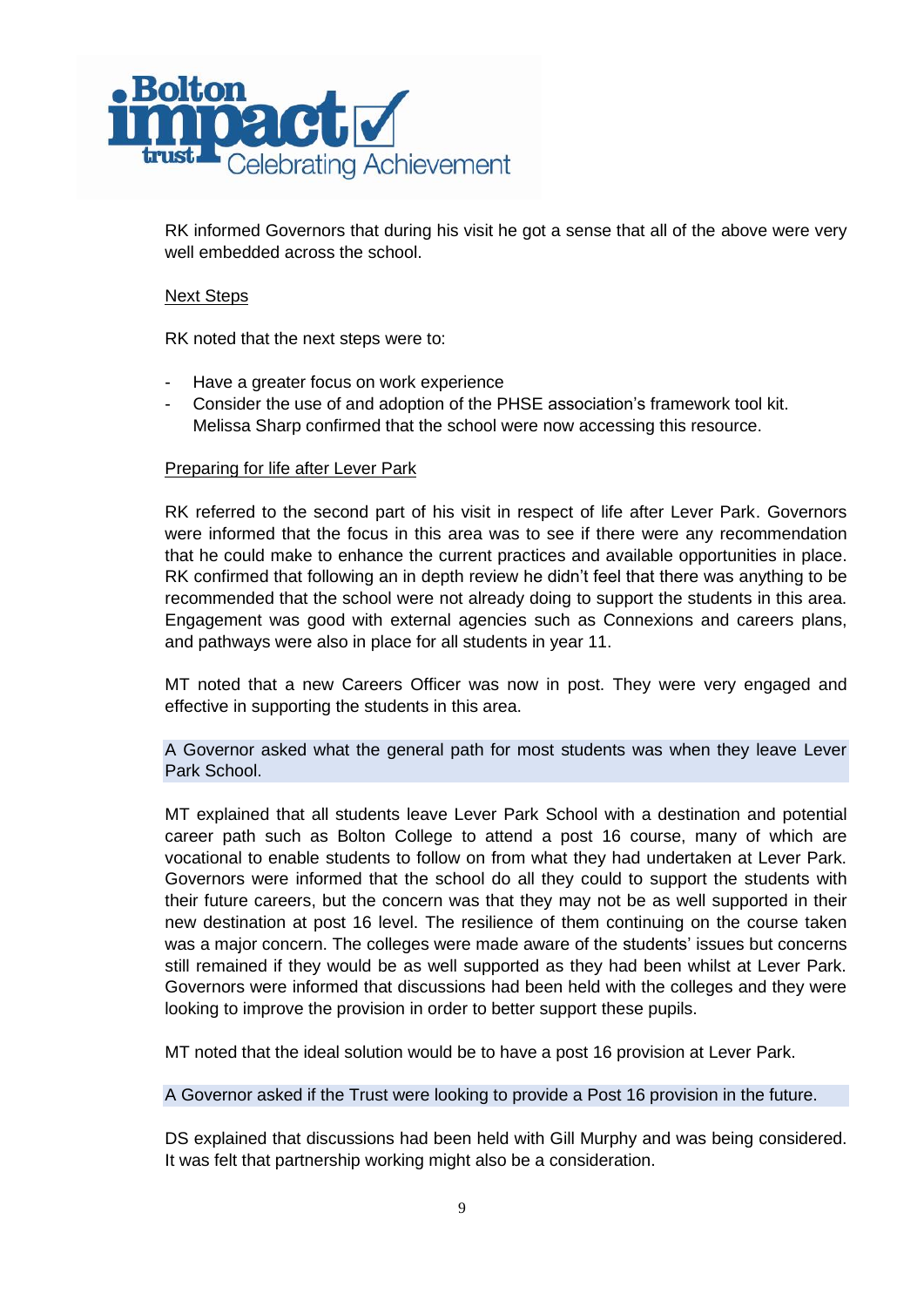

RL noted that she would very much like to establish Post 16 links as many students found the transition to higher education very overwhelming.

## 8.4.7 Behaviour and Attendance – Ms S Gulshan

SG confirmed that she had met with the Behaviour Intervention Team (BIT) and that all issues had been detailed within the circulated report. There were high expectations in respect of behaviour and the 'hot spot lessons continued to be very effective and were becoming a part of the Academy Leads morning briefings.

SG assured Governors that it was felt that behaviour was currently kept well under control and managed very effectively with excellent additional staff support as and when required.

MS referred to one pupil who was currently being taught outside of the classroom setting due to significant mental health issues and a number of violent outbursts. It was noted that with the BIT team's involvement and support the pupil's behaviour had improved. It was further noted that they had previously never attended an Art class but with the support, strategies and structure in place they did now attend.

## **Attendance**

SG reported that attendance was currently at 90% which was above average. It was noted that 'Hot Dog Friday' had been introduced to encourage better attendance. It was explained that those pupils who had 100% attendance for that week were able to have a 'hot dog' made by the Head Boy and Prefects as their reward.

# 8.4.8 Curriculum - Mr A Feeley

In the absence of Mr Feeley MT guided Governors through the circulated report prepared by AF. It was noted that the focus of the visit was around the changes in curriculum offer and adapting to the new Ofsted Framework.

MT noted that this had been a very in-depth piece of work undertaken to drill down what was required and how the Curriculum could be moved forward to best meet the needs of the pupils whilst remaining in line with Ofsted requirements.

Governors were informed that the visit had been very positive and productive, and that AF brought a vast amount of knowledge to the school and always shared good practices.

NW referred to the format of the visit reports and asked if they were structured in any way to decide the lines of enquiry being made.

RL explained that the visits were arranged in line with the SEF/SDP. A review of the strengths and areas for further development was undertaken and the visits were aimed to hold the Academy Lead and those leading their specific areas of responsibility to account.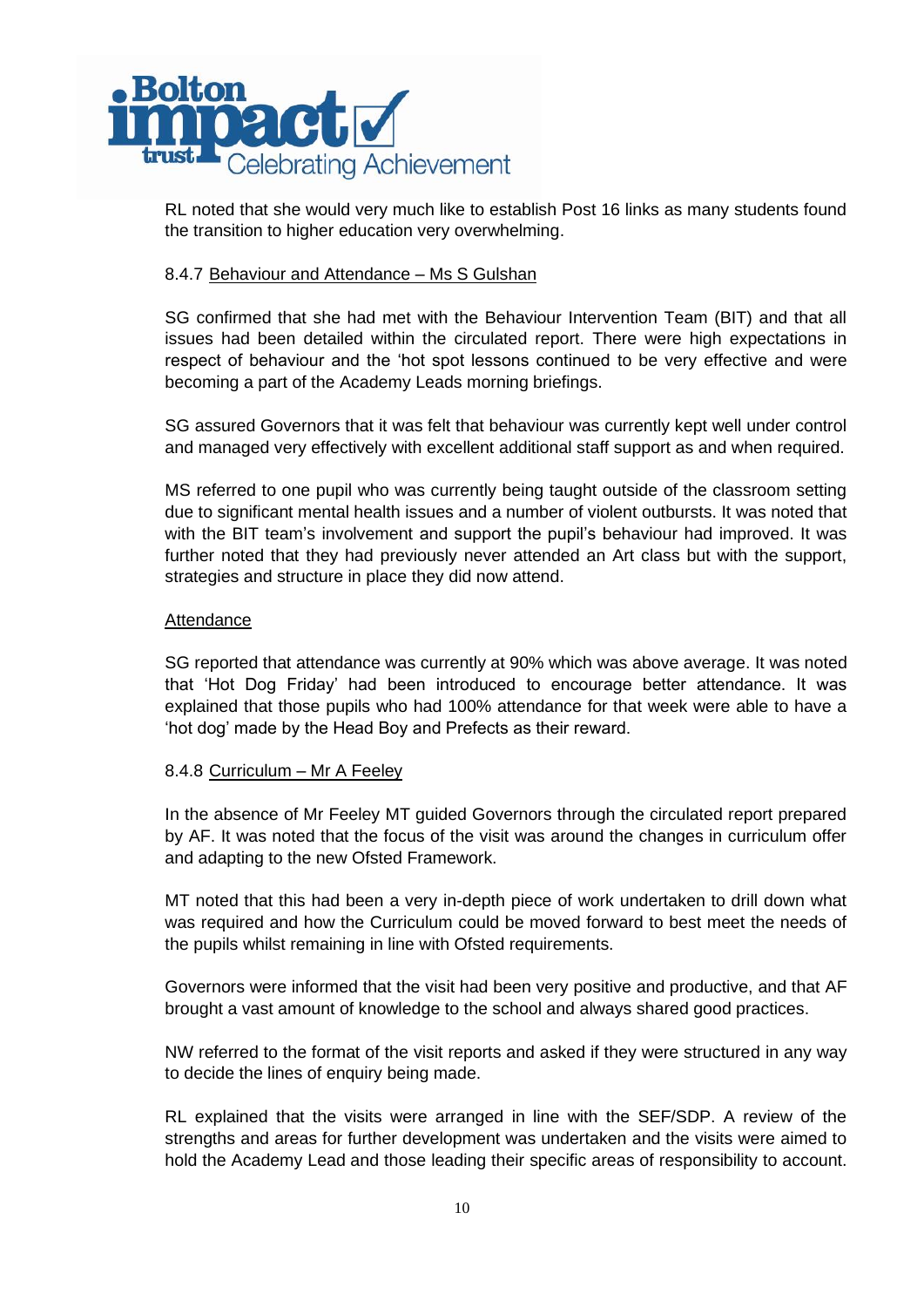

It was noted that the challenge and support provided was invaluable and ensured accountability.

RL explained that moving forward it was intended to circulate the SEF/SDP to Governors around two weeks prior to Governor week to enable Governors to review their area of responsibility and plan their monitoring visit and lines of enquiry.

HC and MT thanked all Governors for their reports and on-going commitment to their link areas.

**Action:** Governors to undertake their Link Governor Visits, complete the relevant proforma and submit this to MT, Academy Lead well in advance of the Summer Term 2020 LGB meeting.

### 8.5 Bolton Governor Conference

The Clerk reported that the Governance Services Team held their annual Governor Conference on Saturday 2 November 2019 at the Mercure Bolton Georgian House Hotel with the theme of "Opportunities for All".

The day had proved a great success and feedback has been very positive.

Mr Hodgkinson had been invited and had made a presentation about Alternative Provision and all attendees had commended the presentation made.

HC reported that she had had attended the conference on behalf of the Local Governing Board and that the day had been very informative as detailed on the circulated report.

### **9. FINANCE REPORT**

Governors had received the financial report 2019/20. It was noted that the purpose of the report was to update Governors with financial information in relation to Lever Park Academy based upon transactions that have occurred during the period 1 September 2019 to 31 January 2020.

DS explained that table 1 within the report showed that Lever Park School would incur no more that £100,000 deficit. The variances of which had been detailed within the report.

Questions were invited but none were raised at this point.

DS referred to the Trust as a whole noting that it had been projected that the budget would make an in-year surplus of around £270,000. Most of this would offset the inherent historical deficits. The current projection was 'on track' to deliver the budget. Governors were assured that this had been a team effort making the necessary savings and efficiencies. Governors were informed that the Trust had now been de-escalated from the 'concerns' of the ESFA (Education Skills Funding Agency) as they had maintained regular contact with the ESFA and made regular contributions to reduce the deficit in place.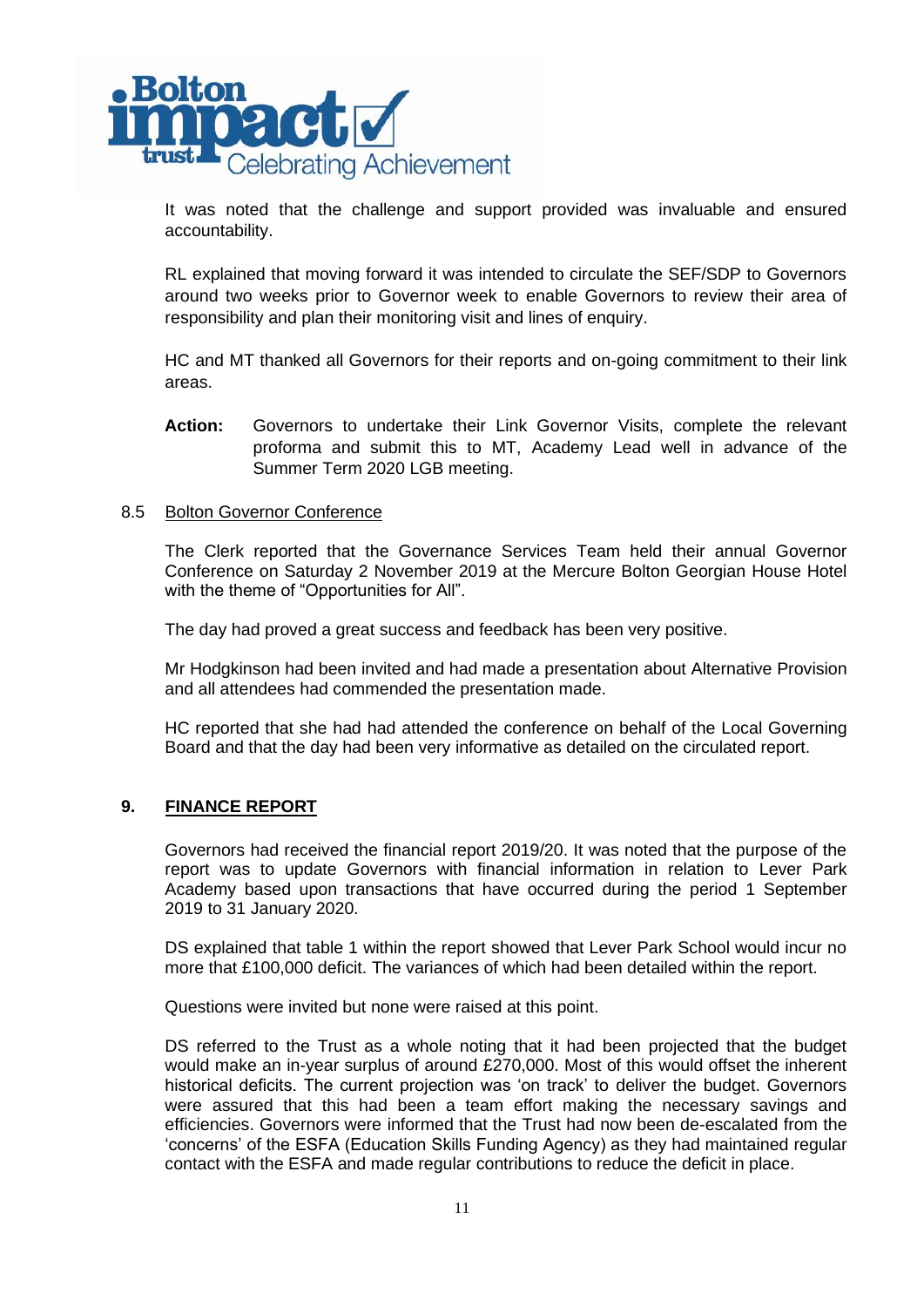

RL informed Governors that she and Mr Hodgkinson had been approached to provide some support to Bury Pupil Referral Unit and that this work would bring in some additional revenue to go towards reducing the deficit. Members of the wider Leadership Teams would also be involved.

RL informed Governors that after the half term break, she was to commence her new role of Vice Principal of Bolton Impact Trust with Nick Hockenhull becoming her successor as Academy Lead for Youth Challenge, Secondary setting. It was hoped that this would enable time for RL to visit each Academy. RL noted that there was a major focus on Curriculum across the whole Trust and she wanted to ensure that all settings were 'on track'.

### Bright Meadows

HC referred to the presentation made by Paul Rankin, Assistant Director for People at the recent Chairs Briefing and the reference to 'Bright Meadows' and asked for clarification as to the progress in this matter.

RL explained that Bright Meadows was a building located in the Breightmet area of Bolton and had capacity for 24 pupils. Governors were advised that due to the increasing number of exclusions and lack of available special school places it had been agreed to use the building to support these additional pupils.

DS explained that the Trust had considered if it would be viable for BIT to use this building, but it had been decided not to submit a bid at this time. However, there had been a bid submitted from another provider. It was noted that although another provider taking up this provision may be competition for Youth Challenge, more so than Lever Park, it would not be a viable opportunity for the Trust at this time. Governors were informed that the main capacity issues for YC were only between November and March and the arrangements in place for use of the building were only until the end of Summer 2020.

RL noted that the pupil numbers were lower in September then grew rapidly and didn't want to take the risk of running a provision on a different site and dilute the high standard of provision currently offered.

DS referred back to the question of expansion noting that Mr Hodgkinson and Mr Taylor were both working with the LA in consideration of this matter. However, it was noted that care had to be taken to ensure that the funding for Lever Park was not jeopardised and the current provision offer not diluted. There had been no commitment for this confirmed at this point in time.

Governors were informed that Mr Hodgkinson was a member of the National Alternative Provision Board and following his attendance to meetings he had seen the challenges other LA's were facing and therefore felt very fortunate in Bolton.

A Governor referred to staff retention and attendance data across Bolton noting that this was therefore a very positive picture for Bolton.

SG apologised for having to leave at this time.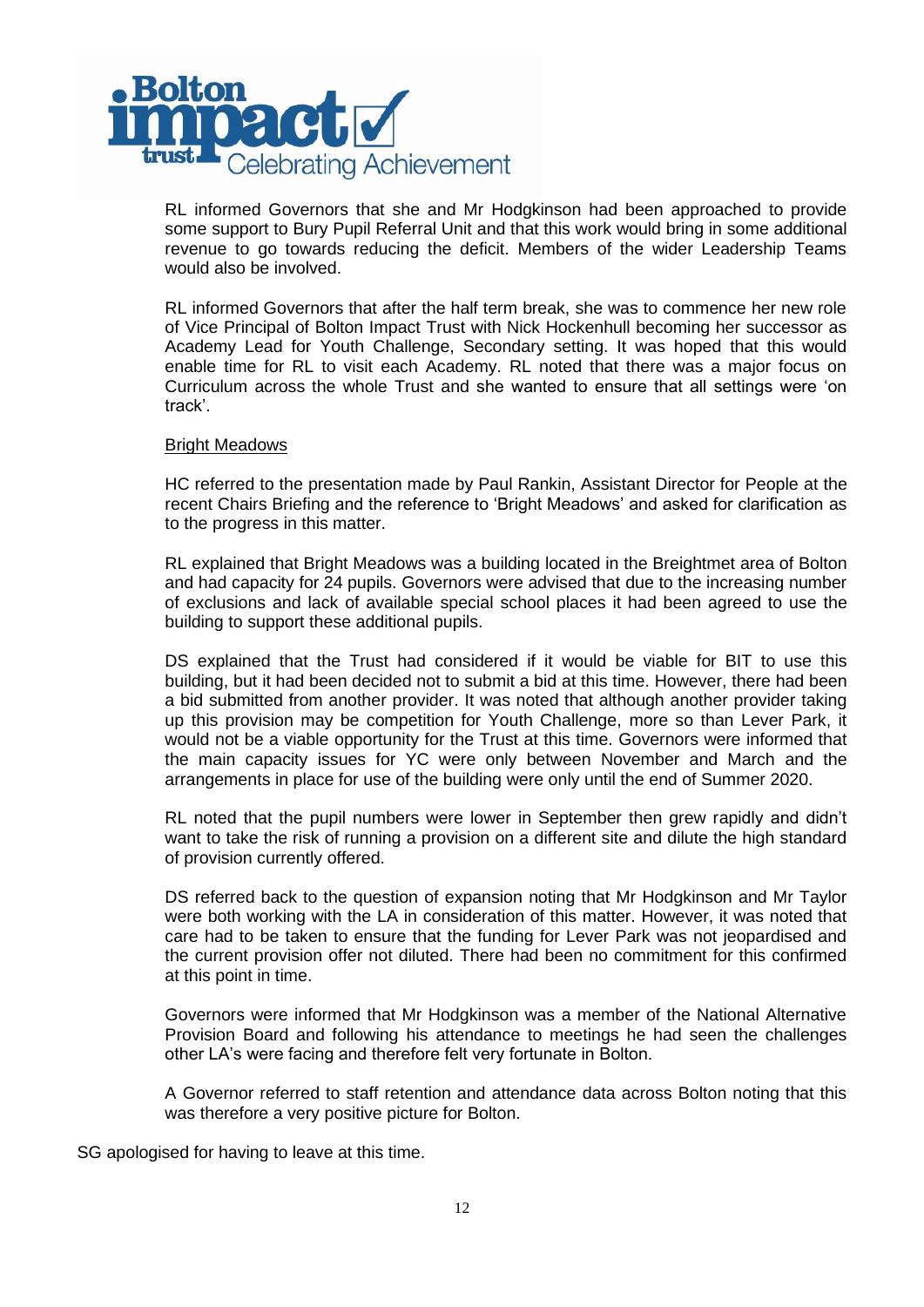

**Agreed:** That the financial report in respect of Lever Park Academy be received and noted.

# **10. ACADEMY LEAD REPORT TO GOVERNORS**

MT presented his termly report noting that the report followed a slightly different format but was in line with the new Ofsted Framework. Governors were guided through the following key items:

- Quality of Education
	- Intent
		- Phase 1 (Engagement, Social & Emotional Development)
		- Phase 2 (Academic Passport)
	- Implementation
	- Overall outcomes in Maths and English
	- Impact
	- Children Looked After Personal Success Targets (PST'S)
- Behaviour and Attitudes
	- Behaviour
	- Attendance
	- Exclusions
- Personal Development
	- Pupil Destinations
- Leadership and Management
	- Personnel
	- **Safeguarding**
- Health and Safety

MT explained that the report had been compiled in a different format to be in line with the new Ofsted Framework. A huge emphasis had been made on ensuring the curriculum offer was correct, effective and fully met the needs of the pupils attending Lever Park School. It was felt that the subjects were bespoke to the pupils and that they were well engaged.

Governors were informed that further development was required in respect of the transition from Key stage 2 to Key stage 3. There was also a need to explore the rationale of the schools offer and be explicit as to where and why this was in place.

RL noted that the format of reporting was standard across the Trust.

Aspects of the report were highlighted as follows: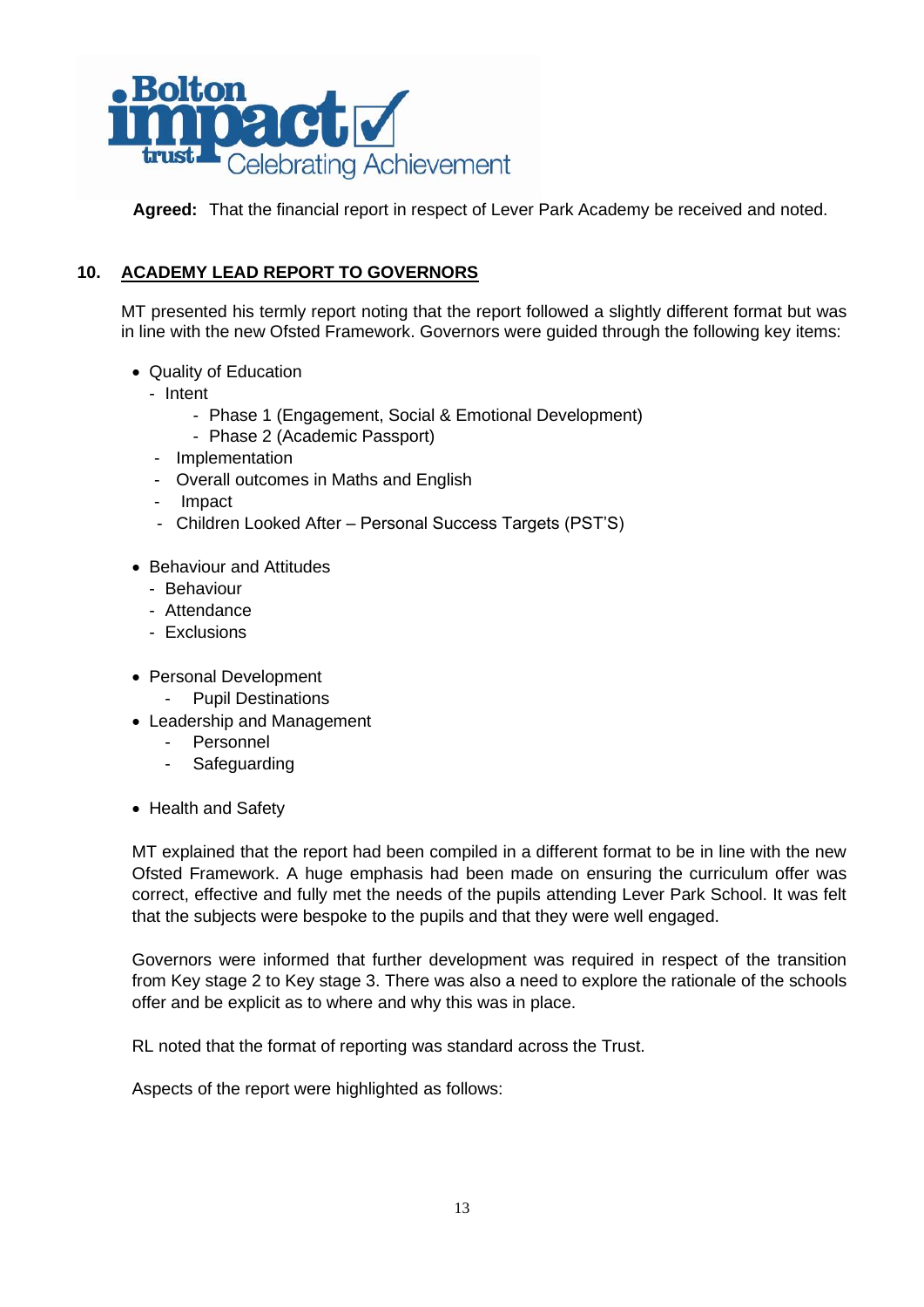

## Quality of Teaching

MT confirmed that the quality of teaching was 'good' and improving. 90% of the staff were judged as 'good' and 60% of those were either 'good' or 'outstanding' which was felt to be something to celebrate. RL commended and agreed with the comments made by MT. Ms Sharp noted that there was a wealth of peer to peer support which was very pleasing to see.

A Governor commended MT on the content of his report noting the comprehensive detail that had been included. Concerns were expressed regarding the time and effort that must have been put in place to complete this.

RL agreed and noted that this matter was currently under the consideration of the Trust. It was thought that Governors only required to receive headline data in the form of a dashboard, with references to key areas of the SEF/SDP being included at the front. Ofsted Inspectors recommend that links are made between all documents which there was, but it was felt that this could be more concise to include all the relevant information but avoiding duplication. This was a Trust wide issue and was currently being considered as to the most effective format to be used going forward.

Governors discussed the need to receive the Academy Leads report earlier in the agenda prior to the link Governor reports to allow adequate time for more discussion if required and avoid feeling rushed.

HC asked that the report include the relavent term on the front page.

### **Action:**

- i) MT to include the relevant term on future reports.
- ii) Clerk to move the Academy Leads report to be before the Link Governors reports on future agendas

### 10.1 School Self-Evaluation and School Improvement/Development Plan Update

A copy of the School Development Plan (SDP) and Self Evaluation (SEF) had been circulated to all Governors for their review and approval.

RL noted that staff had worked hard centrally as a Trust to revise the SEF/SDP to ensure that they fulfilled the criteria set out in the new Ofsted Framework.

MT confirmed that many of the targets had already been reached and the reports were up to date as of two weeks ago. It was noted that these were working documents that were reviewed and updated on a regular basis.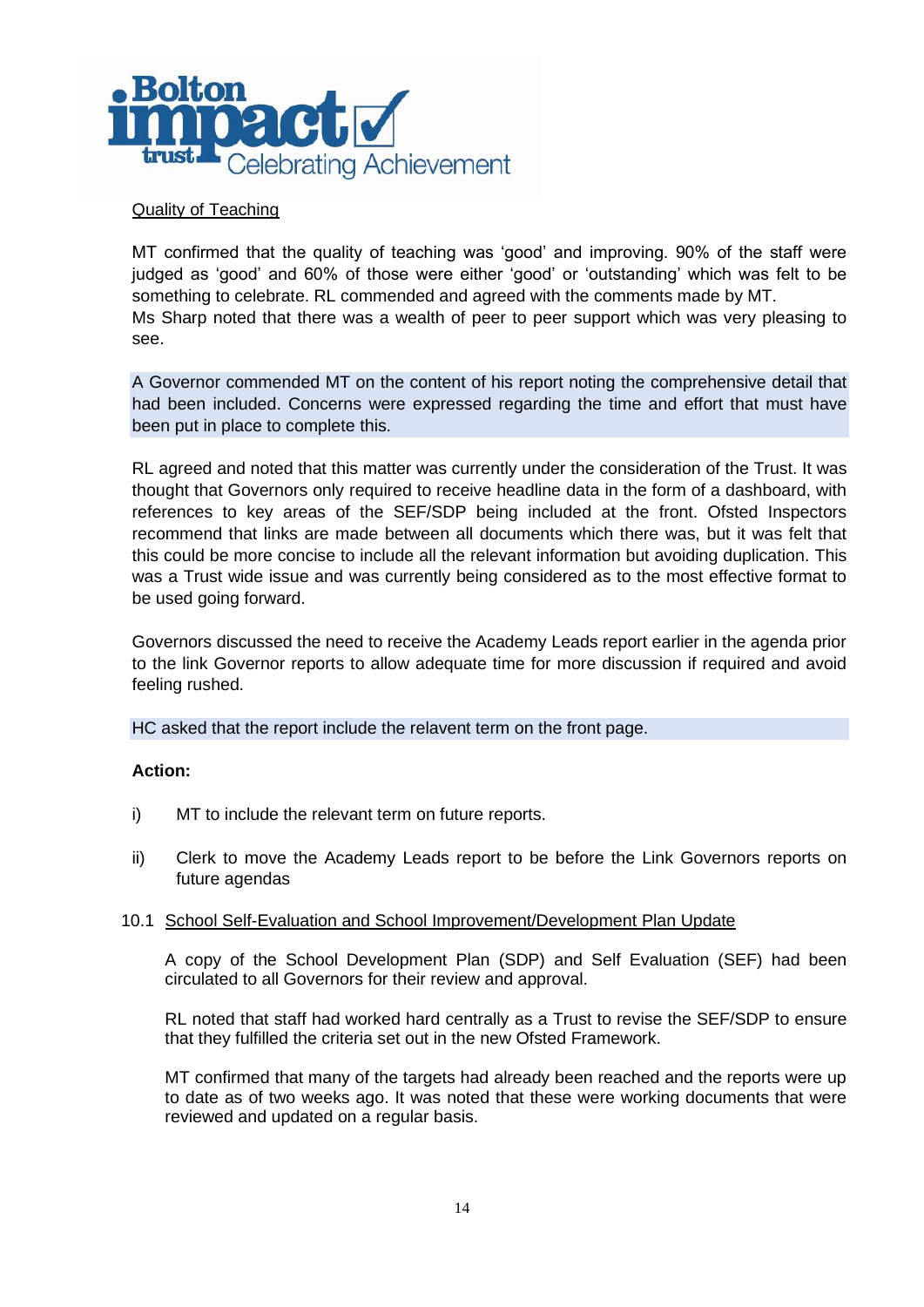

HC referred to the development of Middle and Senior Leaders noting the invitations that had been made for them to attend senior Leadership (SLT) and LGB Meetings. It was felt that this detail should be included in the SEF/SDP.

**Action:** MT to include detail regarding Middle and Senior Leaders attending SLT and LGB meetings on the SEF/SDP.

## **Agreed:**

- i) That the progress made on School Self-Evaluation and School Improvement/Development Plan be noted.
- ii) That Governors approve the School Self-Evaluation and School Improvement/Development Plan for Lever Park Academy.
- iii) That an updated version of both reports be made available to Governors prior to Governor week to assist in their visits.

### 10.2 Visit from the Education Improvement Link Professional (SIP)

MT apologised for omitting to include this report on the agenda circulation. It was noted that this would be forwarded to the Clerk for uploading to the Gateway at the earliest opportunity.

**Agreed:** That the information provided from the Education Improvement Link Professional's be accessed via the Governance Gateway.

### 10.3 Termly Report on Children Looked After

MT had reported on the Academy's provision for Children Looked After as part of his circulated report. It was confirmed that there were currently seven Children Looked After on roll at Lever Park Academy.

**Agreed:** That the Academy Leads termly report on the school's provision for Children Looked After be received.

### 10.4 Termly Report on Attendance and Children Missing Education

### Attendance

MT confirmed that as previously discussed attendance data currently stood at 90% on average which was much improved.

A Governor asked what the attendance target for mainstream schools was.

It was confirmed that this was around 96%.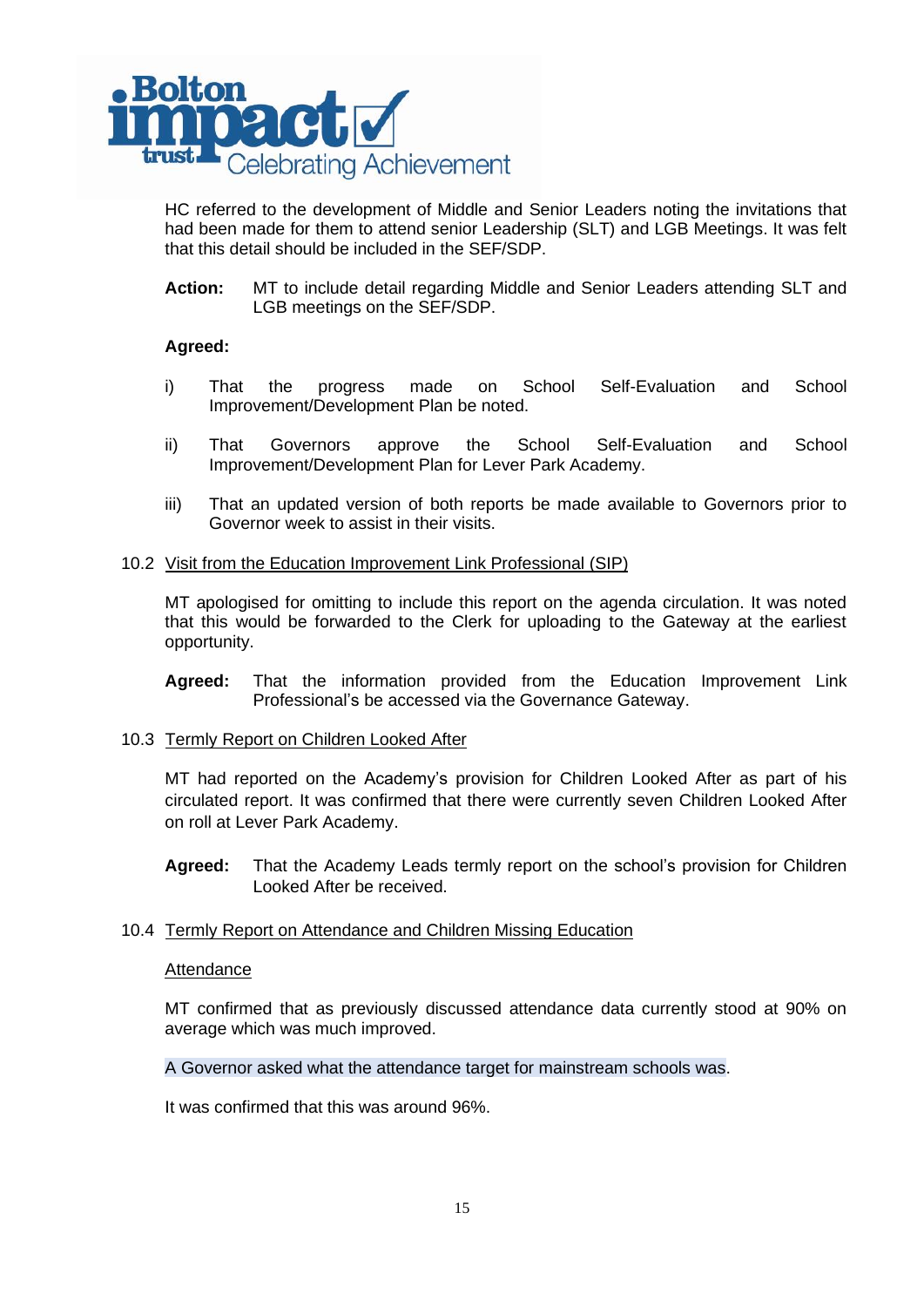

# Children Missing in Education (CME)

MT reported that there had been no cases of children missing education in either setting since the last Local Governing Board meeting.

**Agreed:** That the Academy Leads report on Attendance and 'Children Missing Education' be received.

## 10.5 Pupil Premium Grant for 2019/20

MT confirmed that a report on the Pupil Premium funding received for the 2019/20 financial year and its use to improve barriers to learning was accessible via the Academy website.

It was noted that as per the report, a large percentage of students were eligible for PPG funding with this being allocated effectively to support the pupils in question.

**Agreed:** That the Academy Leads termly report on Pupil Premium be received.

## 10.6 Validated Performance Information

RL confirmed that this item as not relevant to Lever Park academy and should be removed from future agendas.

**Agreed:** That the termly report from the Academy Lead be accepted with thanks.

# **11. POLICY REVIEWS/APPROVALS**

### 11.1 Safeguarding and Child Protection Policy

The Clerk noted that this policy had been updated in the Autumn term 2019, but that approval had been deferred to this meeting due to a number of amendments being required.

RL confirmed that this policy had been reviewed and could confirm that the most up to date policy was now in place. The Model policy was being used and had been personalised to Lever Park School.

MT was requested to forward this to the Clerk for inclusion on the Governance Gateway with the documents for this meeting.

**Agreed:** That Local Governors approve the updated Safeguarding and Child Protection Policy 2019.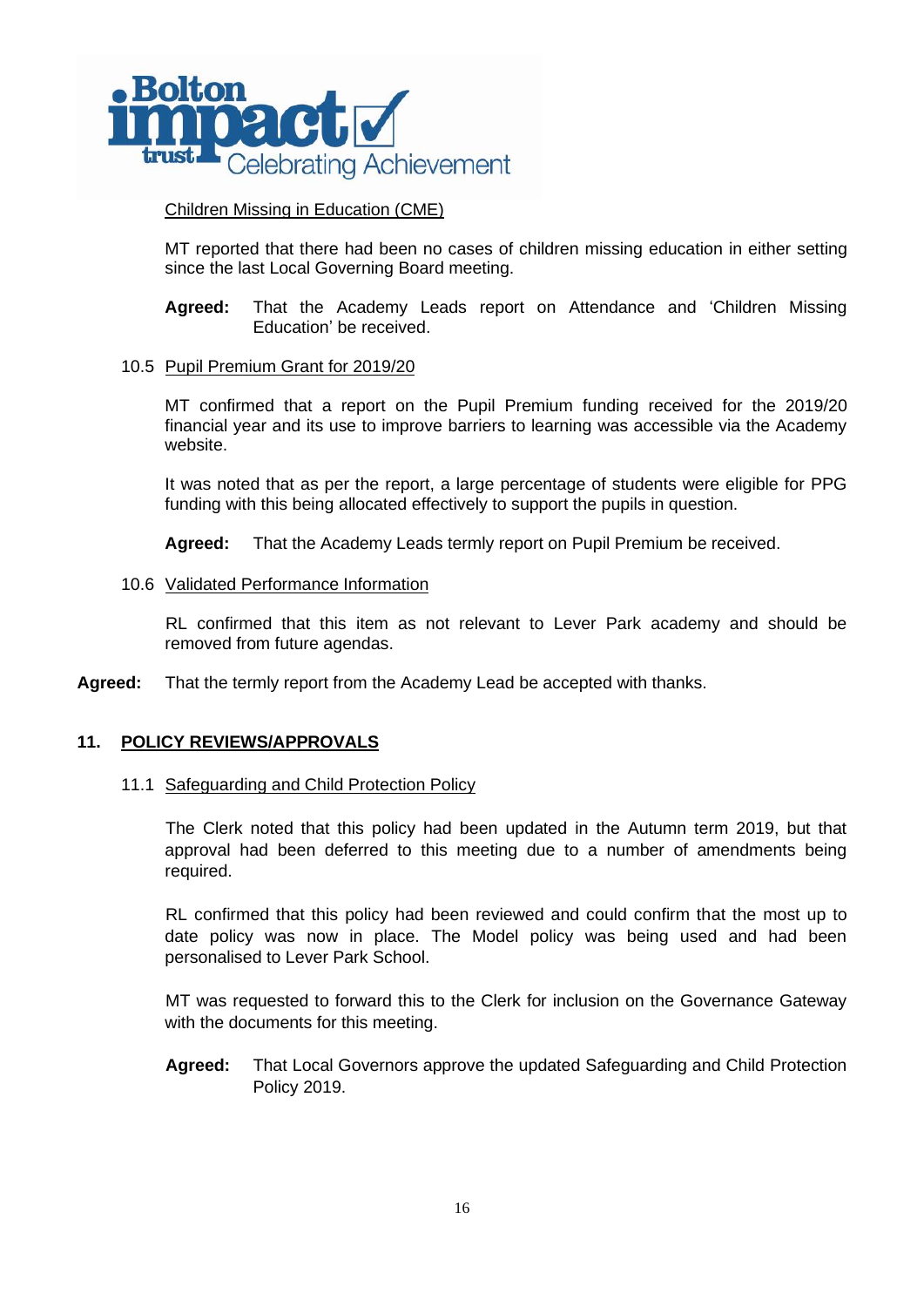

## 11.2 Admissions Policy 2020/21

The Clerk noted that following discussion at the Autumn term 2019 meeting, review and approval of this policy had been deferred to this meeting.

Governors were advised that due to the nature of the provision Ofsted inspectors had confirmed that the statement regarding the admissions procedure on the website was satisfactory and met the need effectively.

MT confirmed that pupils living in Bolton were referred to the school by the LA SEN team and any pupils from outside of Bolton were directed specifically to Mr Taylor for his consideration.

**Agreed:** That Local Governors approve the admission arrangements

# **12. SKILLS AUDIT**

DS tabled a copy of the outcome of the recent skills audit. Governors were guided through the report. DS confirmed that there were no specific areas of concern in respect of training requirements.

Any new Governors joining the Board would be asked to complete the same to inform any further training needs.

# **13. APPRAISAL PROCEDURES**

## 13.1 Impact on Appraisal Procedures in The School Year 2018/19

At the last meeting DS had reported that any recommendations following completion of the performance management process for the staff team would be presented to the relavent Committee and managed at Trust Level.

DS confirmed that a meeting had been held and all recommendations for pay progression where staff were eligible to progress were approved.

**Agreed**: That the report confirming completion and Trust approval of the appraisal process be received and noted.

### 13.2 Academy Leads Appraisal Process

DS confirmed that a meeting had been held following completion of the performance management process. The recommendation made by the assessors were approved.

**Agreed:** That the report in respect of the Academy Leads appraisal review for the 2018/19 academic year be received and noted.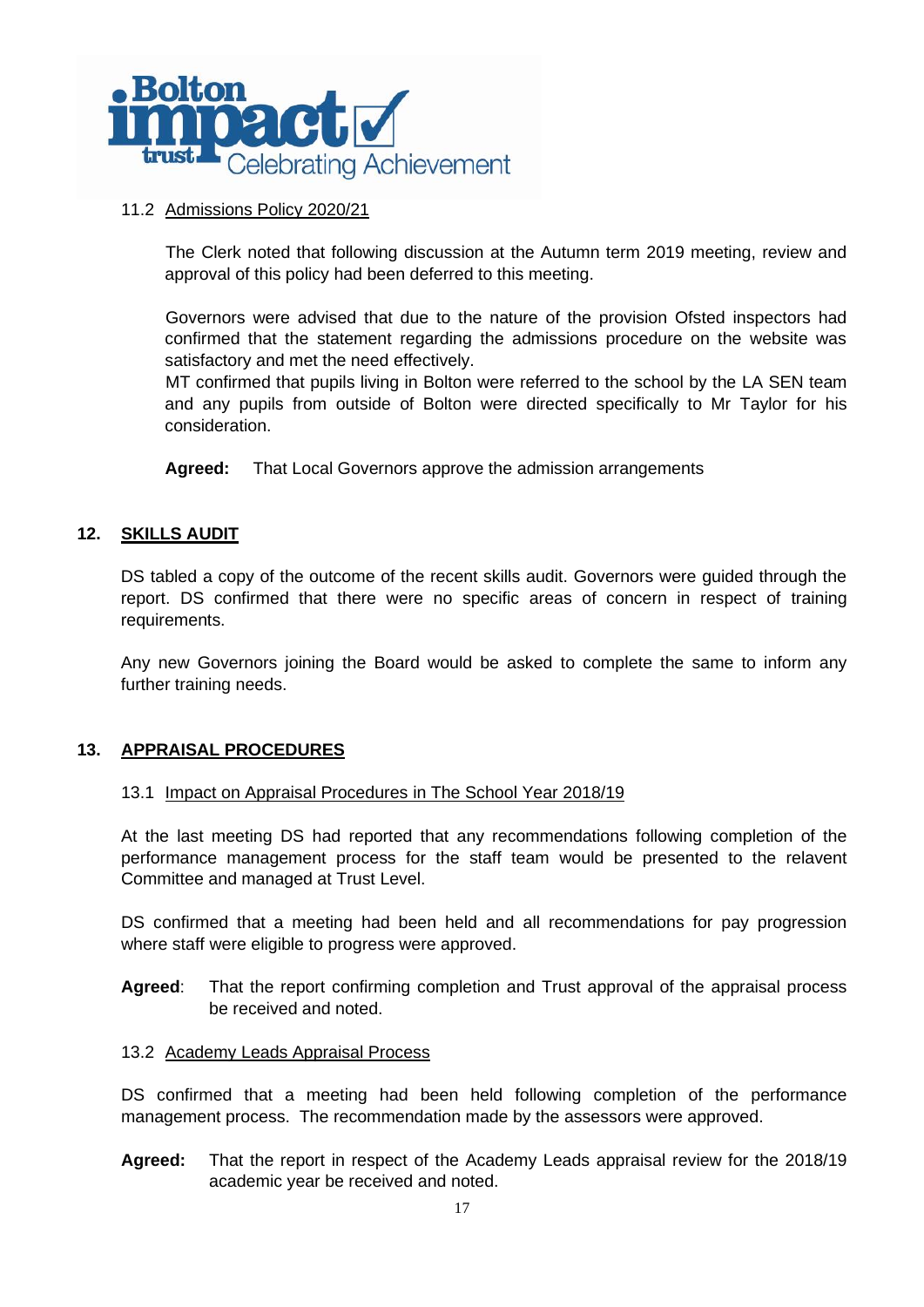

# **14. EVACUATION/INVACUATION PROCEDURES**

## 14.1 Evacuation

MT confirmed that an evacuation drill had been undertaken during the autumn term on 14 November 2019 in 55 seconds. It was noted that the procedure for the spring term would be provided at the summer term meeting.

## 14.2 Invacuation

MT confirmed that an Invacuation drill had not been undertaken during the autumn term as there was no Invacuation procedure currently in place.

Governors discussed the need for this to be put in place and that a policy would be required.

RL offered to share the procedure used at Youth Challenge with MT and also work with MT to ensure an effective procedure was in place at Lever Park.

- **Agreed**: That a report from the Spring Term 2020 evacuation/Invacuation procedures be presented to governors at the summer term meeting.
- **Action:** RL to make the necessary arrangements to meet with MT to compile a suitable invacuation policy subject to approval being sought from the LGB at the summer term meeting

# **15. WEBSITE COMPLIANCE**

Governors agreed that this item had been discussed earlier in the meeting.

**Action:** That RL ask Victoria Rudge (YC Academy) to undertake a termly review of Lever Park Academy website to ensure continued compliance and provide a report back to Governors at the next LGB meeting.

# **16. CHANGES TO RELATIONSHIP AND SEX EDUCATION (RSE) REQUIREMENTS**

The Clerk reported that the new Relationships Education, Relationships and Sex education (RSE) and Health Education would be mandatory from September 2020.

It was noted that Relationships Education would be compulsory in all primary schools in England and Relationships and Sex Education would be compulsory in all secondary schools, as well as making Health Education compulsory in all state-funded schools.

It was noted that schools and academies must have regard to the guidance, and where they depart from those parts of the guidance which state that they should (or should not) do something they will need to have good reasons for doing so.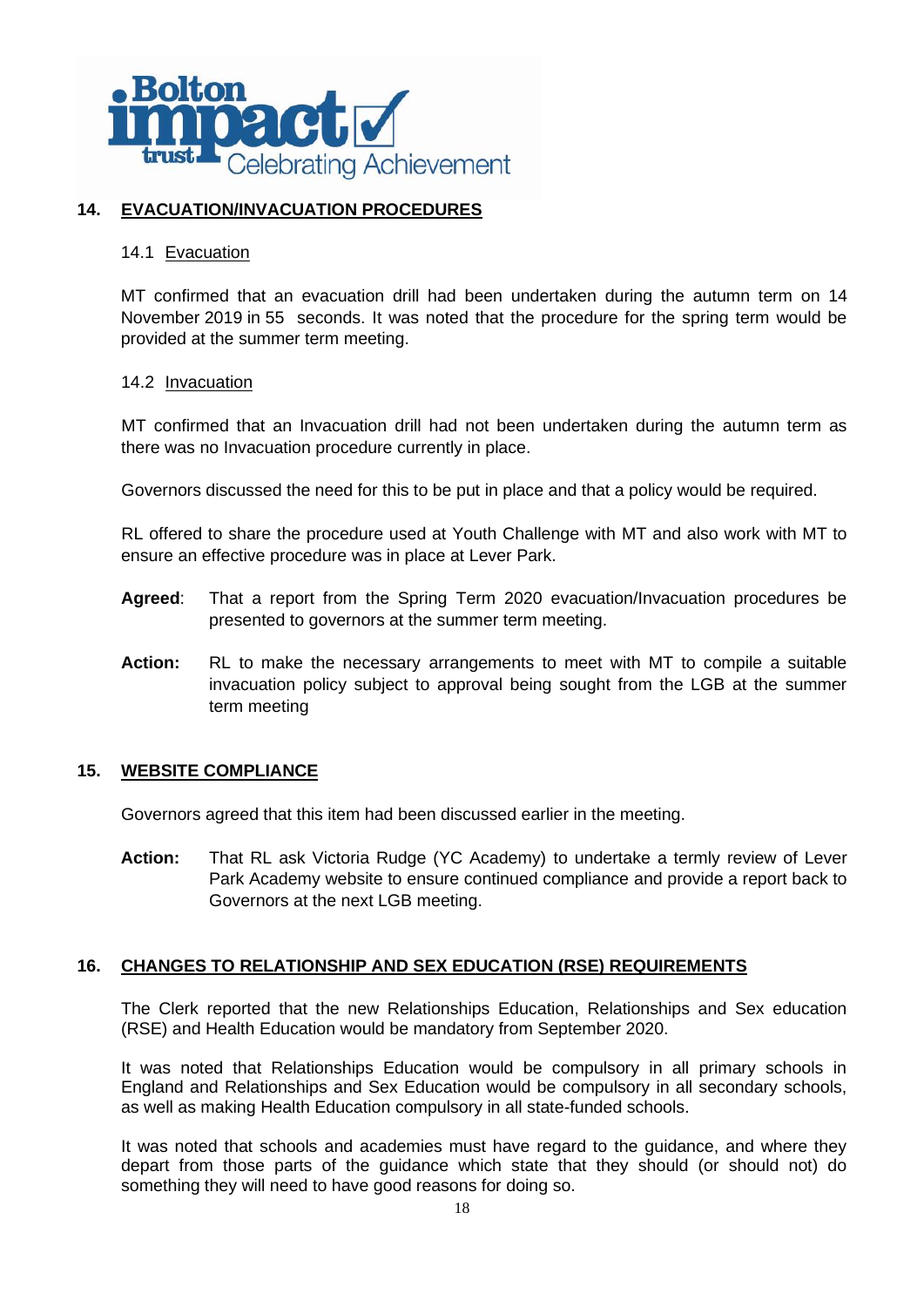

The Clerk advised that the statutory guidance was available via the DfE website along with helpful guides for schools and parents.

It was reported that local primary and secondary schools and academies had worked together in a number of cases to share their own experiences of working with their local communities and ensuring robust policy planning. Stakeholder working was also noted as a useful tool to ensure that the curriculum remained transparent, and any misunderstandings and myths explained.

For faith-based schools, the Governance Services Team recommended consulting with the appropriate religious authority as they may have further guidance and support available.

RL reported that she would ensure that a suitable policy was in place. A review of all policies and the approval process was being undertaken at Trust level.

RK noted that parents would need to be informed of the arrangements in place around SRE and a mechanism would need to be put in place for the option to 'opt out' if desired.

## **Agreed:**

- i) That the Board delegate to RL and The Trust, the planning of the new curriculum and the sharing of clear information with stakeholders.
- ii) That the Board ensure that a robust Relationships Education, Relationships and Sex Education (RSE) and Health Education curriculum policy, where appropriate, was in place by 1 September 2020.

# **17. SCHOOL TERM AND HOLIDAY DATES 2020/21**

Governors were informed that a report detailing the school term and holiday dates for 2020/21 as approved by the Trust was available on the Academy website. An on-screen copy of the detail was shown to all Governors.

# **18. DATES OF NEXT LOCAL GOVERNING BOARD MEETING**

### **Agreed:**

i) That the Local Governing Board meeting for the remainder of the academic year 2019/20 be held as follows:

Summer Term: Monday 15 June 2020 at 4.00pm at Lever Park Academy

ii) That the meeting dates for 2020/2021 be shared at the summer term meeting subject to prior discussion with Mr Hodgkinson as per previous practice.